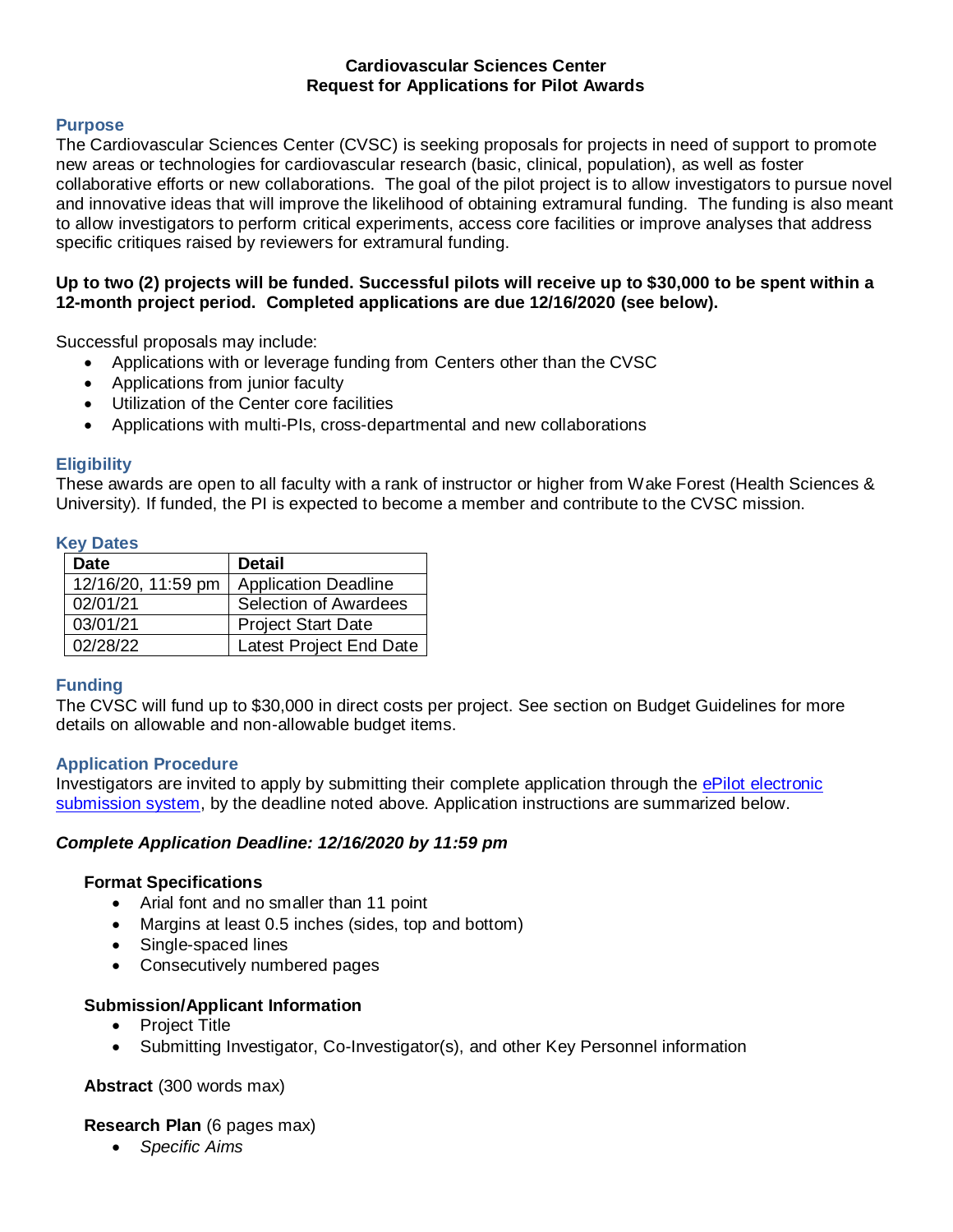- *Significance* Explain how the project addresses an important problem, how it will improve scientific knowledge, technical capability and/or clinical practice.
- *Investigator(s)* Describe how each member of the team will contribute to the project. Include their expertise and experience that will be utilized on this project.
- *Innovation* Explain how this project uses novel concepts, approaches or methodologies, instrumentation or interventions.
- *Approach* Describe the overall strategy for this project, including potential problems, alternative strategies and benchmarks for success.
- *Projected Timeline* (examples can be found in Appendix I)
- *Identify if application is under submission or submitted for other Center awards*

# **References** (no page limit)

# **Information Regarding Human Subjects**

Address the following if the project **involves human subjects**.

- Provide a one-page document addressing the Protection of Human Subjects, if applicable.
- IRB Approval Status (please note: IRB approval is not required for full application submission, however **a delay in IRB approval does not alter the project end date**)

# **Information Regarding Live Vertebrates**

• IACUC Approval Status (please note: IACUC approval is not required for full application submission, however **a delay in IACUC approval does not alter the project end date**)

# **Budget and Justification** (budget template plus 1-page justification)

- Complete the [budget template form](https://wakehealth.sharepoint.com/:x:/r/teams/CTSIWebCollection/Shared%20Documents/CSTI-Public/CTSI%20Pilot%20Budget%20Template.xlsx) provided along with a brief justification for the funds requested for this RFA. Please include explanation of other resources that may be leveraged to support the project.
- Sub-awards to other institutions to carry out work on a project are not allowed.

# **NIH-style biographical sketch for all Key Personnel (new style)**

## **Appendix information is limited to:**

- A Summary Statement from the previous grant submission justifying the need for additional experiments.
- Reviewer Comments from the previous manuscript submission justifying the need for additional experiments to secure a high visibility publication.

## **Budget Guidelines**

The budget period is for 12 months ending no later than 02/28/2022. Up to \$30,000 in direct costs may be requested.

Grant funds may be budgeted for:

- Salary support for the PI or faculty collaborators (using NIH salary cap)
- Research support personnel (including undergraduate and graduate students)
- Travel necessary to perform the research
- Small equipment, research supplies and core lab costs, or
- Other purposes deemed necessary for the successful execution of the proposed project

Grant funds may **not** be budgeted for:

- Office supplies or communication costs, including printing
- Meals or travel, including to conferences, except as required to collect data
- Professional education or training
- Computers or audiovisual equipment, unless fully justified as a need for the research
- Manuscript preparation and submission, or
- Indirect costs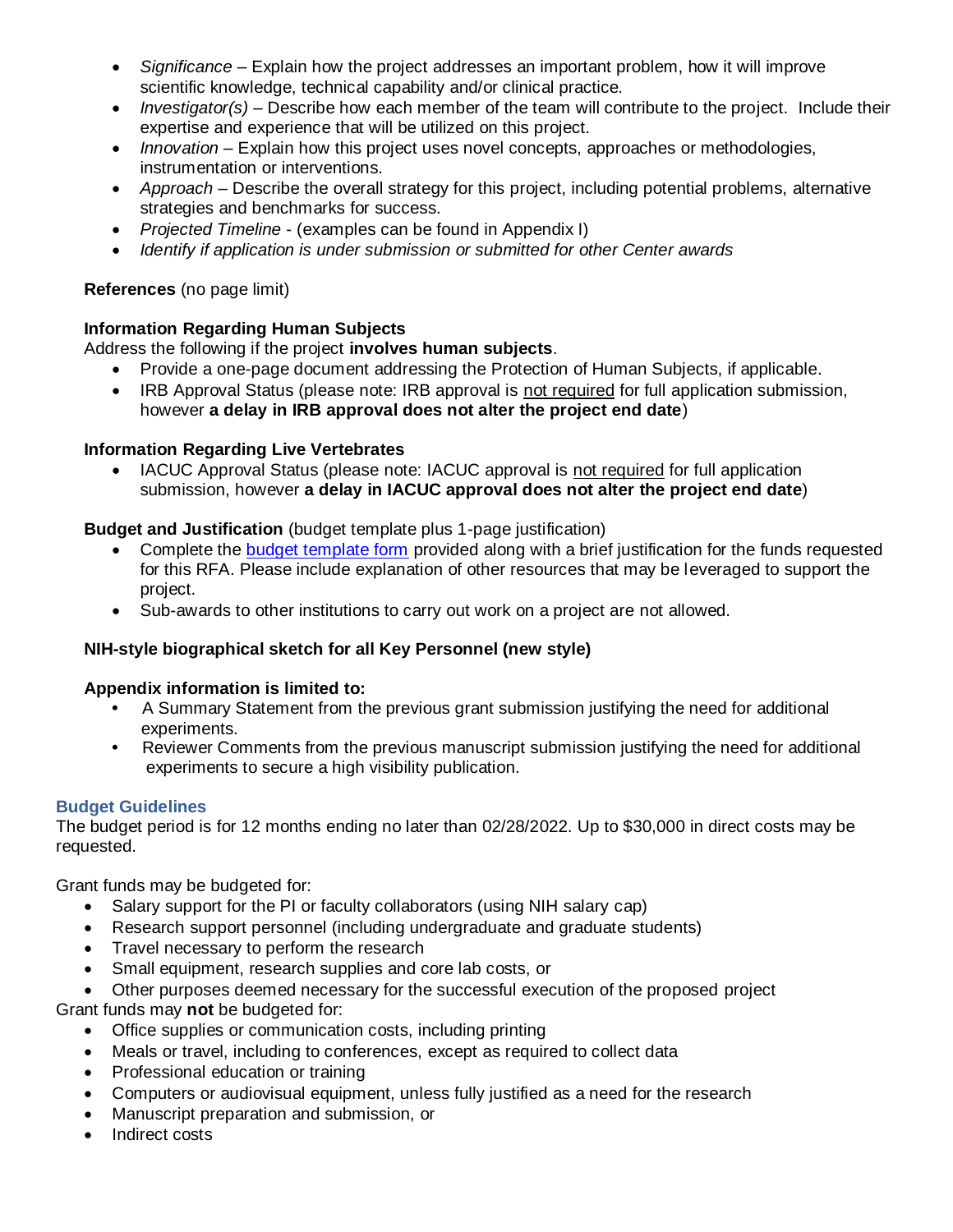Awarded funds must be used to conduct the work proposed. All direct charges to this award must adhere to federal regulations and requirements regarding the use of CVSC funds. The CVSC reserves the right to revoke funding in the event it is determined that funds were not spent in accordance with the approved protocol. The general criteria for determining allowable direct costs on federally sponsored projects is set forth in 2 CFR Part 200: Uniform Administrative Requirements, Cost Principles, and Audit Requirements for Federal Awards (The Uniform Guidance).

### **Multiple Submissions**

The PI must identify whether the application is submitted to CTSI or other WFUSM Centers for consideration of funding.

## **Review Criteria and Process**

CVSC proposals are competitive and peer reviewed. Proposals will be evaluated by CVSC Pilot Fund Committee members based on NIH review criteria and scoring. Final award approval will be at the recommendation of CVSC Pilot Fund Committee.

Funding decisions will be made based on the reviews of an evaluation of the projects' connection with the goals of the CVSC. Any IACUC and/or IRB protocols must be approved prior to funding of the approved pilot.

# **Reviewers will score applications from 1 to 9 based on:**

- 1. Significance of the problem to be addressed;
- 2. Innovation in the proposed solutions;
- 3. Strength and breadth of the investigative team;
- 4. Methodological rigor and feasibility with clear milestones;
- 5. Likelihood the innovation will be broadly applicable and have impact on translational research, and;
- 6. A reporting plan regardless of whether the study yields positive or negative results;
- 7. Other elements to be considered in the review include: the likelihood that the investment will lead to external funding or a licensable innovation, early-career faculty involvement, race/gender inclusiveness of the research team and inclusion of women, minorities, older adults and children as potential participants.

## **Program Expectations**

If any significant issues arise, the study team will be required to work with the CVSC to define an intervention strategy for the study to be successfully completed (or in rare cases, terminated).

## **Specific Deliverables Include:**

 Disclosure of implementation/dissemination results and efforts to seek extramural funding beyond the pilot grant and subsequent notification of any funds obtained and/or related publications or significant collaborations from the project for a minimum of 4 years.

## **Other Guidelines**

- 1. Prior to receiving funds, research involving human subjects must have appropriate approvals from the IRB. Either an IRB approval letter or an IRB response to a "Determination Whether Research or Similar Activities Require IRB Approval" must be submitted to the CVSC prior to funds being released. Human subjects must be reviewed in accordance with the institution's general assurances and HIPAA. All key personnel must have certification of training in the protection of human subjects prior to the start of the grant period.
- 2. Prior to receiving funds, research involving live vertebrates must have appropriate approvals from IACUC. Either an IACUC approval letter or documentation on why activity does not require IACUC approval must be submitted to the CVSC prior to funds being released.
- 3. CVSC staff will work closely with funded teams throughout the grant period to monitor progress and, when necessary, provide assistance. A final progress report will be required. We expect PIs to report over the lifetime of the work the outcomes achieved due to the pilot award, e.g., subsequent external funding, publications, presentations and patents.